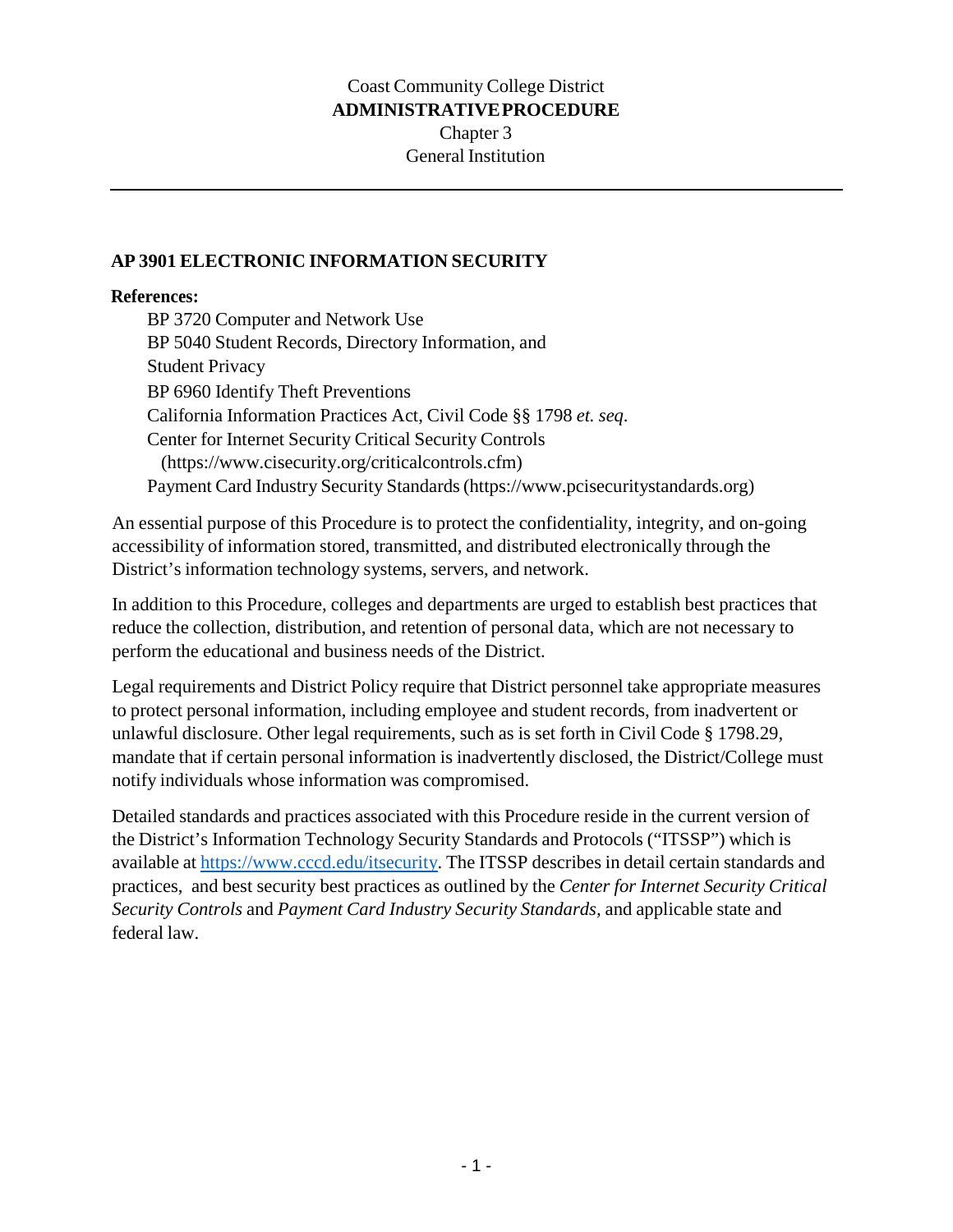In particular, the District shall:

- 1. Actively inventory, track, and remediate devices that are connecting to its network to ensure that only authorized devices gain access.
- 2. Actively manage, inventory, and track all software running on District-owned systems allowing authorized software to be installed and executed and preventing unauthorized software from being installed and executed including, but not limited to, unlicensed software, malware, and associated computer viruses.
- 3. Configure and maintain its network devices, end user computing systems, and enterprise computer systems to operate in a secure manner, with proper authorization, and with an auditable change management capability.
- 4. Continuously assess and remediate vulnerabilities including acquiring information on new vulnerabilities, periodic scanning and vulnerability assessment, and applying software updates and patches in a timely manner.
- 5. Detect, and where possible prevent, the installation and execution of malicious code on the District's computer systems and network including the system-to-system propagation of this code.
- 6. Ensure that District developed software and software/systems acquired from a third party is developed with adequate security controls, properly tested, and remediated prior to being placed into service. District developed software shall have an auditable change management process.
- 7. Provide a secure wireless environment for students, employees, and guests supporting District-owned and personally-owned devices. The wireless environment shall provide an auditable record of wireless usage.
- 8. Ensure the continued operation of the District's Information Technology systems following a man-made or natural disaster, including the creation, maintenance, and periodic testing of a District Business Continuity Plan and Disaster Recovery Plan.
- 9. Create and maintain a strong awareness of IT Security risks and mitigation techniques through increased awareness and training of its employees, students, and vendors.
- 10. Ensure only authorized individuals access District resources through the implementation of appropriate standards on password length, complexity, history, and age.
- 11. Control, track, and audit the use of privileged accounts restricting the use of these accounts to only users with a verifiable need. Provide an audit trail of changes made by privileged accounts to ensure only authorized changes are made by authorized users.